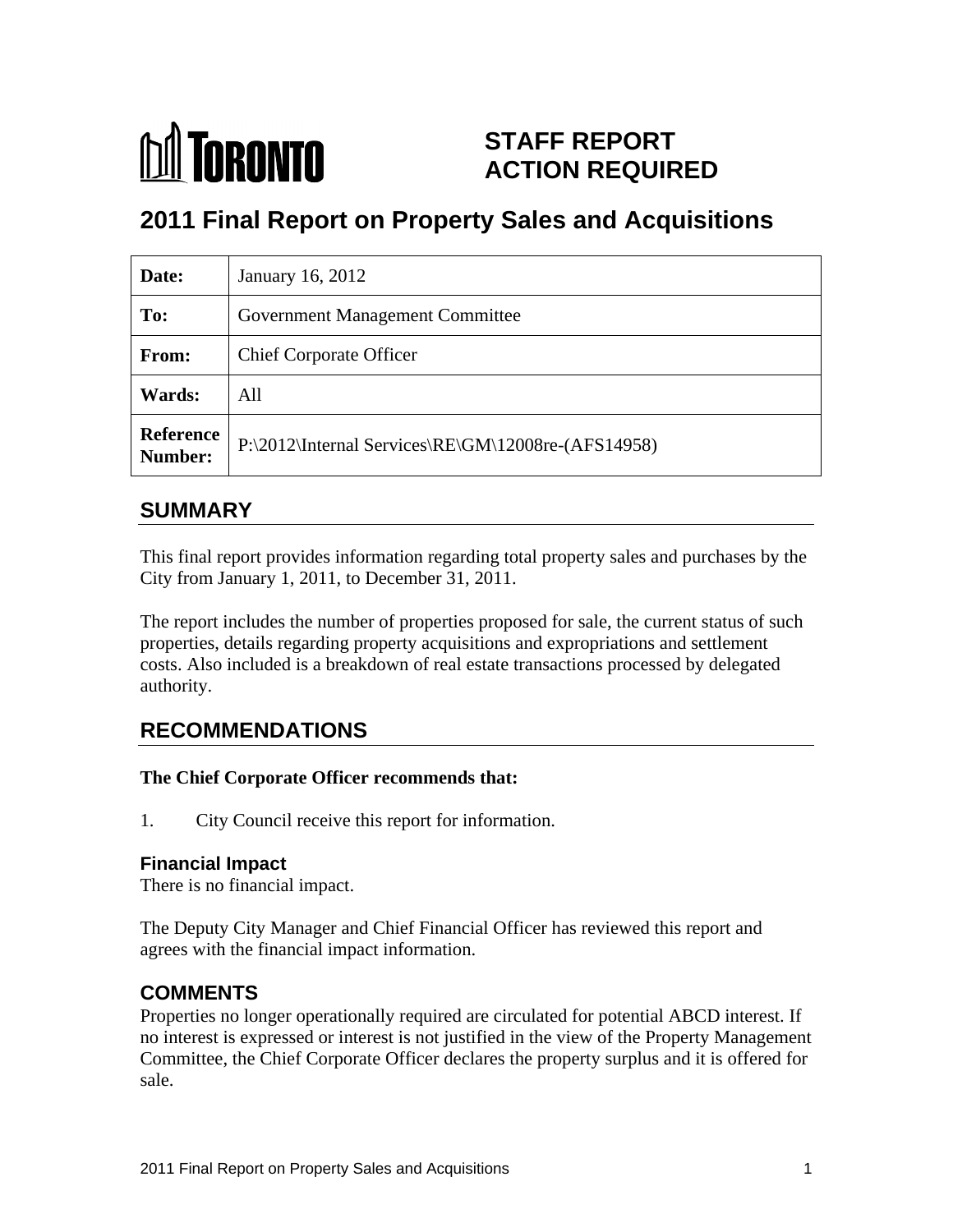# **Real Estate Matters Processed by Way of Delegated Authority**

By its adoption of EX43.7 on May 11 and 12, 2010, City Council delegated approving and signing authorities in certain real estate matters. Council also requested the Director of Real Estate Services to report annually, through the Government Management Committee, on all real estate matters that have been processed by way of delegated authority.

Items processed by way of delegated approval are as follows:

| <b>Activity</b>                                                                                                            | $\vert$ No. of Delegated Approvals Processed $\vert$ |
|----------------------------------------------------------------------------------------------------------------------------|------------------------------------------------------|
| Declare Surplus<br>  (Excludes technical requirements to declare surplus<br>in accordance with the City's disposal by-law) | 34                                                   |
| Sales                                                                                                                      | 20                                                   |
| Leases/Licences                                                                                                            | 170                                                  |
| Acquisitions                                                                                                               |                                                      |
| Expropriations                                                                                                             |                                                      |
| Other Real Estate Transactions                                                                                             | $\sim$                                               |
| Total                                                                                                                      | 347                                                  |

### **Sales Activity**

The following table details sales activity From January 1, 2011, to December 31, 2011, including property transactions involving Build Toronto:

### **Transfer of Operational Management**

The total number of properties or portions thereof for which operational management was transferred in 2011, pursuant to the Property Management Committee process, was five (5).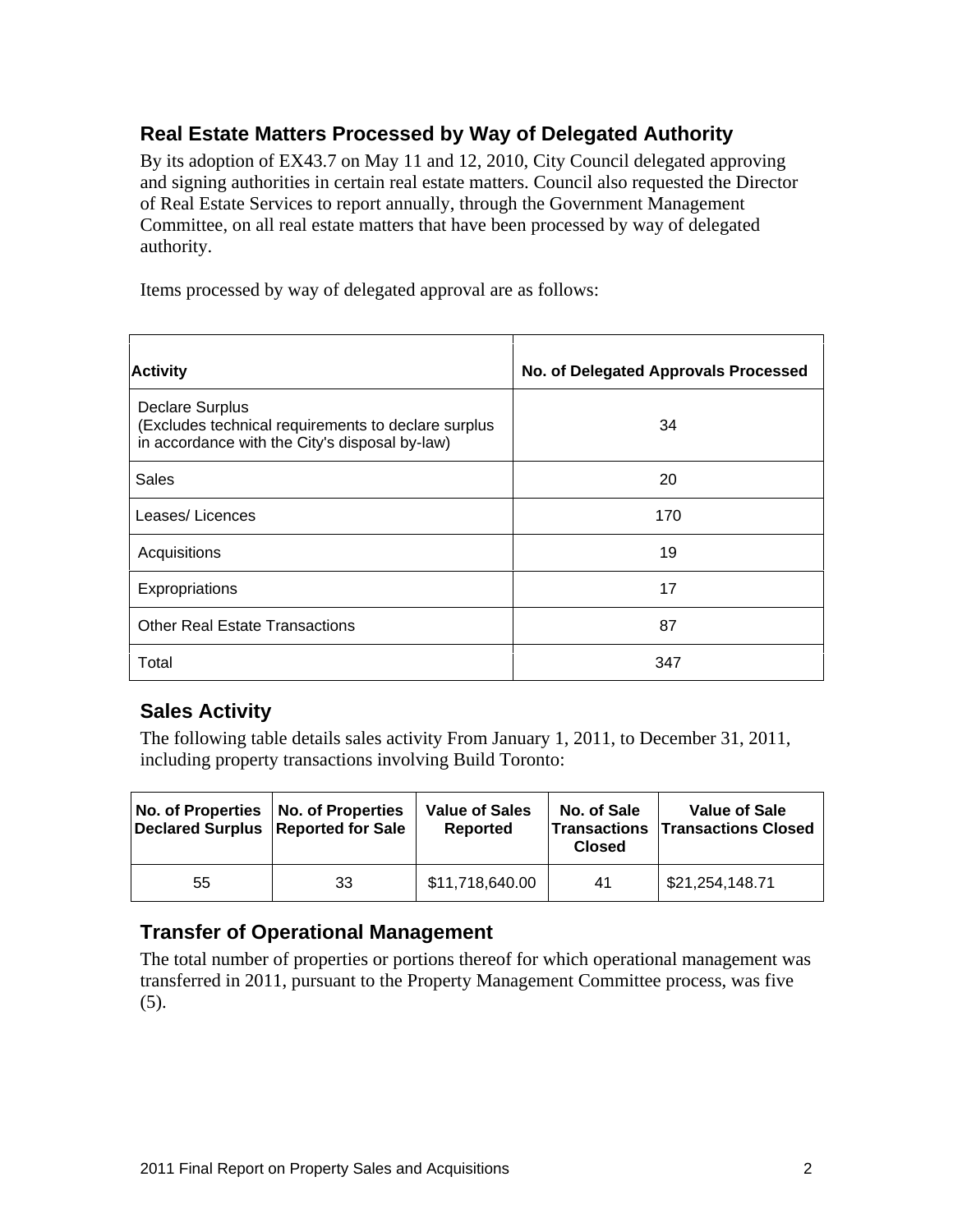### **Sales Reported by Ward**

Appendix "C" attached provides additional information respecting the properties sold, including information on the purpose and date of acquisition and the amount paid. The table below summarizes the sale activity reported in 2011 by ward:

| Ward           | No. of Sales Reported      | Value of Sales Reported and Approved |
|----------------|----------------------------|--------------------------------------|
| $\overline{4}$ | 2 + 3 Build Toronto ("BT") | $$1,000,000.00$ <sup>1</sup>         |
| 6              | $\mathbf{3}$               | \$33,100.00                          |
| 8              | $\overline{1}$             | \$115,000.00                         |
| 10             | $1 + 1$ BT                 | \$23,000.00 <sup>1</sup>             |
| 11             | $\overline{2}$             | \$234,300.00 <sup>4</sup>            |
| 13             | 1 BT                       | To be determined <sup>1</sup>        |
| 19             | $2B$ T                     | To be determined <sup>1</sup>        |
| 20             | $\overline{1}$             | $$1,180,000.00^2$                    |
| 21             | $\overline{4}$             | \$7,913,000.00                       |
| 23             | $\overline{2}$             | $$17,640.00^3$                       |
| 26             | $\overline{1}$             | \$187,600.00                         |
| 31             | $\overline{1}$             | \$6,000.00                           |
| 35             | $\mathbf{3}$               | \$284,000.00                         |
| 36             | $\overline{1}$             | \$250,000.00                         |
| 38             | 1B                         | To be determined <sup>1</sup>        |
| 41             | 1B                         | To be determined <sup>1</sup>        |
| 44             | $1 + 1$ BT                 | \$475,000.00 <sup>1</sup>            |
| <b>Totals</b>  | $23 + 10 B$ T              | \$11,718,640.00 <sup>1</sup>         |

<sup>1</sup> Includes properties authorized by City Council for transfer to Build Toronto, value not determined at this time.<br><sup>2</sup> Land Exchange Agreement – City received \$1,180,000.00 and a new public lane in exchange for the City

lane.<br><sup>3</sup> Lane Exchange Agreement – City received lands valued at \$116,000.00 in exchange for City lands valued at \$99,000.00.

Includes VTB mortgage of \$220, 000.00 to Habitat for Humanity.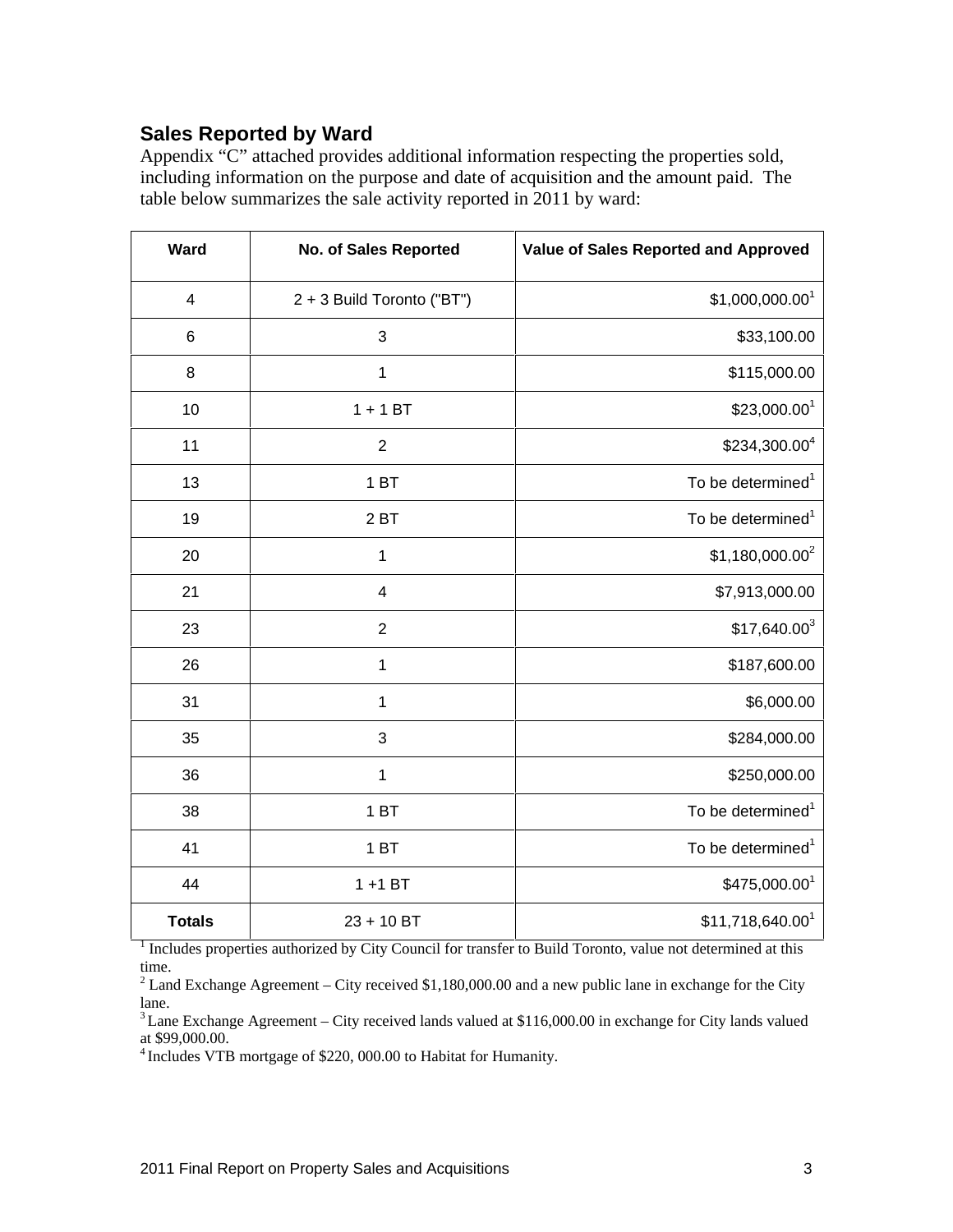### **Build Toronto Activities**

The preceding table on 'Sales Reported by Ward' includes properties authorized by City Council for transfer to Build Toronto. The table below summarizes the Build Toronto activities. Included are the number of properties that were declared surplus, the number and total acreage of properties approved by City Council for transfer. The value of the properties approved for transfer to Build Toronto is determined at the time the transaction closes.

| <b>No. of Properties</b> | <b>No. of Properties</b>     | <b>Size of Properties</b>    |
|--------------------------|------------------------------|------------------------------|
| <b>Declared Surplus</b>  | <b>Approved for Transfer</b> | <b>Approved for Transfer</b> |
|                          |                              | 32.9 acres                   |

#### **Classification of Surplus Properties**

The following table provides a breakdown of the 211 properties currently on the Declared Surplus List (see Appendix "A") into several categories reflecting their status:

| <b>Market Category</b>                          | <b>Total Properties in Category</b> |
|-------------------------------------------------|-------------------------------------|
| Preparing for open market                       |                                     |
| Direct Sales - DS                               |                                     |
| Ongoing Negotiation with Abutting Owners - DSAO | 134                                 |
|                                                 |                                     |
| Hardship Case - HSC                             |                                     |
| Inactive Files                                  |                                     |
| Total                                           | 211                                 |

### **Acquisitions**

Appendix "B" attached indicates the number, type and value of acquisitions and offers/settlements/progress payments resulting from expropriations. The chart includes all of the foregoing whether resulting from City Council or delegated approval authority.